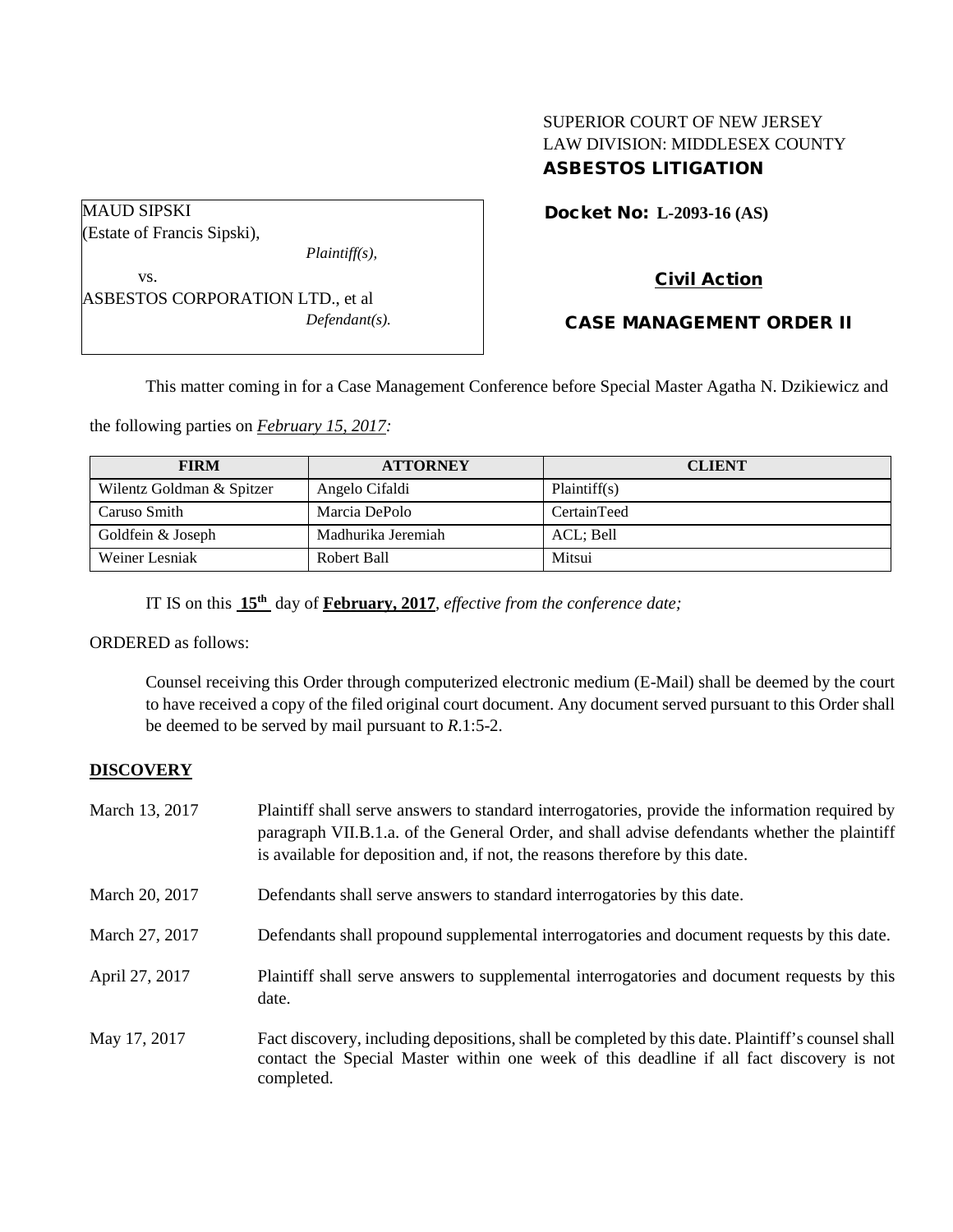### May 17, 2017 Depositions of corporate representatives shall be completed by this date.

## **EARLY SETTLEMENT**

March 13, 2017 Settlement demands shall be served on all counsel and the Special Master by this date.

### **SUMMARY JUDGMENT MOTION PRACTICE**

- May 26, 2017 Plaintiff's counsel shall advise, in writing, of intent not to oppose motions by this date.
- June 9, 2017 Summary judgment motions shall be filed no later than this date.
- July 7, 2017 Last return date for summary judgment motions.

### **MEDICAL DEFENSE**

|                | In addition, defendants shall notify plaintiff's counsel (as well as all counsel of record)<br>of a joinder in an expert medical defense by this date. |
|----------------|--------------------------------------------------------------------------------------------------------------------------------------------------------|
| July 31, 2017  | Defendants shall identify its medical experts and serve medical reports, if any, by this date.                                                         |
| April 28, 2017 | Plaintiff shall serve medical expert reports by this date.                                                                                             |
| March 13, 2017 | Plaintiff shall serve a diagnostic medical report and any medical records in plaintiff's<br>possession by this date.                                   |
| March 13, 2017 | Plaintiff shall serve executed medical authorizations by this date.                                                                                    |

### **LIABILITY EXPERT REPORTS**

- April 28, 2017 Plaintiff shall identify its liability experts and serve liability expert reports or a certified expert statement by this date or waive any opportunity to rely on liability expert testimony.
- July 31, 2017 Defendants shall identify its liability experts and serve liability expert reports, if any, by this date or waive any opportunity to rely on liability expert testimony.

### **EXPERT DEPOSITIONS**

August 18, 2017 Expert depositions shall be completed by this date. To the extent that plaintiff and defendant generic experts have been deposed before, the parties seeking that deposition in this case must file an application before the Special Master and demonstrate the necessity for that deposition. To the extent possible, documents requested in a deposition notice directed to an expert shall be produced three days in advance of the expert deposition. The expert shall not be required to produce documents that are readily accessible in the public domain.

## **PRE-TRIAL AND TRIAL**

June 8, 2017 The settlement conference previously scheduled on this date is **cancelled**.

\_\_\_\_\_\_\_\_\_\_\_\_\_\_\_\_\_\_\_\_\_\_\_\_\_\_\_\_\_\_\_\_\_\_\_\_\_\_\_\_\_\_\_\_\_\_\_\_\_\_\_\_\_\_\_\_\_\_\_\_\_\_\_\_\_\_\_\_\_\_\_\_\_\_\_\_\_\_\_\_\_\_\_\_\_\_\_\_\_\_\_\_\_\_\_\_\_\_\_\_\_\_\_\_\_\_\_\_\_\_